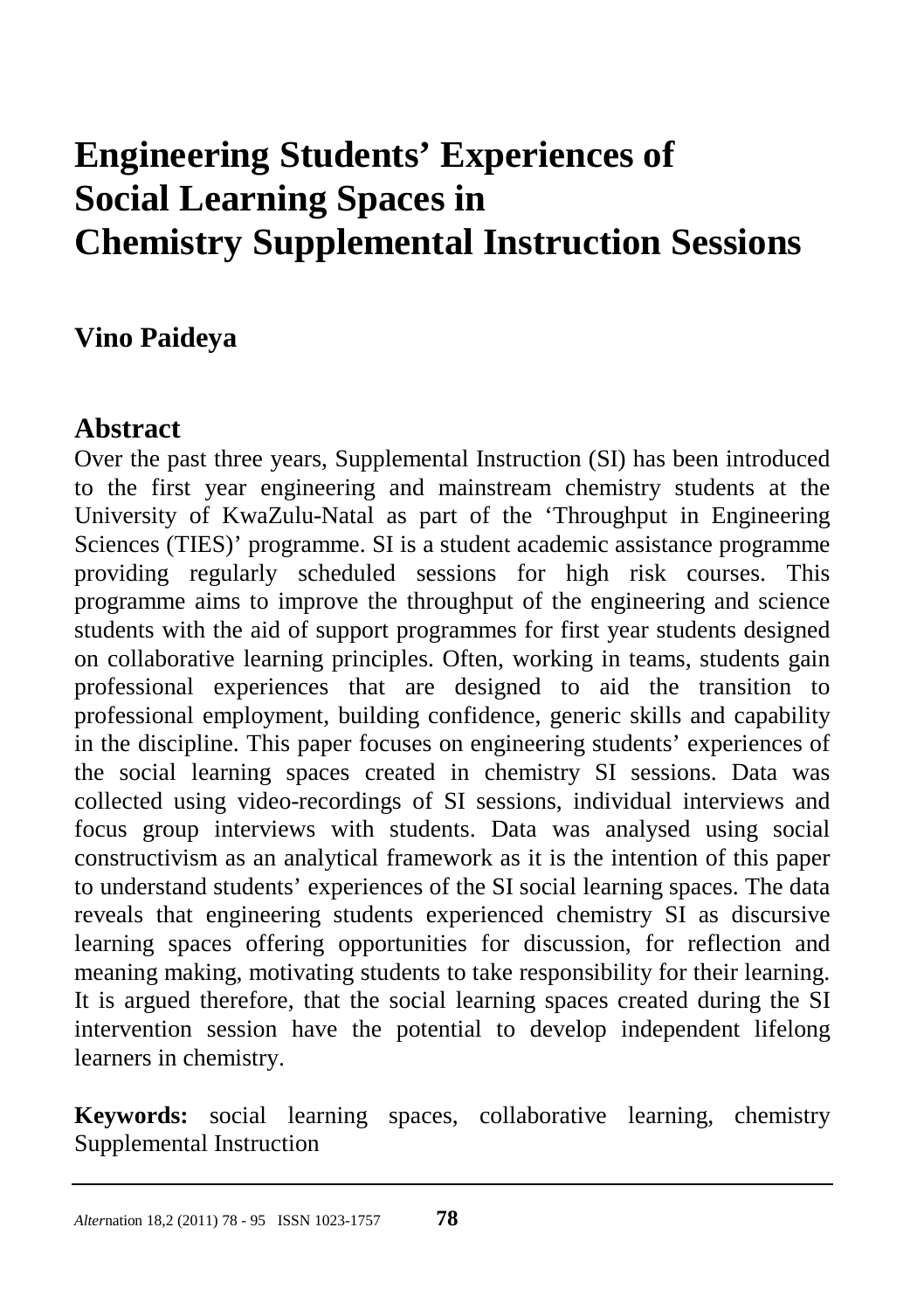# **Introduction**

Learning spaces in universities are changing. Shifts in student mobility, pedagogy, curriculum management and technological tools are beginning to impact directly on the planning and development of campus learning spaces (Chang, Stern, Sondergaard & Hadgraft 2009). There has been a shift away from transmission models of learning to constructivist approaches which emphasise active, collaborative, peer and social learning (Lee 2006; Brown 2005). Reflecting this adoption of constructivist approaches to learning nationally and internationally, there is a shift away from the concentration on lecture and classroom spaces to now also include collaborative, informal and social learning spaces. In many cases, the rationale for these spaces extends to the enhancement of student agency and a shared construction of knowledge and learning contexts. The underlying aim of learning space innovation is to improve the student learning experience, and by association, transform student learning outcomes.

The Faculty of Science and Agriculture at the University of KwaZulu-Natal has recognised that students in their first year of study have particular learning needs as a result of their diverse backgrounds, previous learning experiences and their often under-developed learning skills. Supplemental Instruction (SI) has thus been introduced as a transitional support for first year engineering students. SI is a student academic assistance programme which applies strategies and aims at increasing academic performance and retention amongst students for high risk courses using collaborative learning principles. It is assumed that the students who participate in SI learning communities would become lifelong learners, able to think critically across disciplines and not needing to rely on being taught the information.

It would be interesting to establish whether the opportunities created for these social learning spaces allow students to work more collaboratively with peers during SI sessions. These questions are important to engineering education because engineering schools are supposedly preparing students, who as professional engineers, will be required to work in self directed ways through problem solving and collaborative team work.

It is assumed that the primary focus of SI sessions is aiding student assimilation and understanding of course content by thinking, reasoning, analysing and problem-solving (Phelps & Evans 2006). Martin and Arendale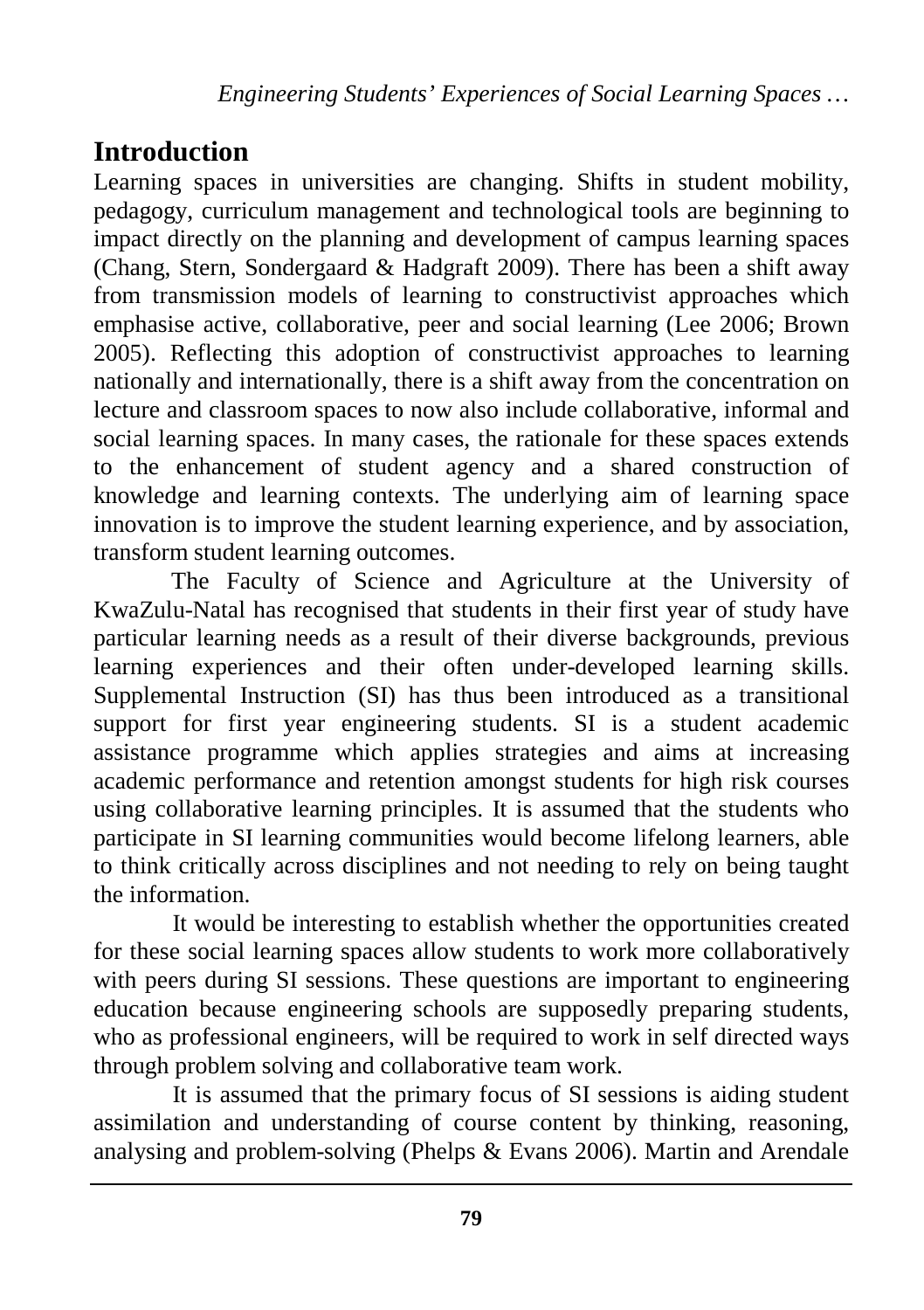(1993) have stated that SI leaders can assist students engage in thinking behaviour which facilitates connections between notes, textbooks and problem-solving. This is done in different ways which include students in SI sessions working collaboratively to understand the course concepts, brainstorming ideas, engaging in discussions of how the concepts relate to each other and reflection upon the task. According to McGuire (2006), these activities facilitate their greater conceptual understanding, and their success on problem-solving tasks and examinations increases substantially. This paper begins with a discussion of what constitutes a social learning space within a social constructivist paradigm as indicated by selected literature in which concepts are clarified. The methodology used in this study is then explored and the findings presented. The results from the focus group interviews and video recordings of SI sessions are then analysed to determine the ways in which the engineering students experience the discursive learning spaces created in development of chemistry concepts in chemistry SI.

## **Theoretical Framework**

Internationally, as engineering schools grapple with how best to prepare effective engineers in the twenty-first century, there is a move from transmission models of learning and teaching towards constructivist models. At UKZN, groupwork skills are used on extensive projects such as design projects in mainstream teaching in the faculty of Engineering. In a number of universities worldwide, problem-based learning (PBL) and project-oriented and problem-based learning (POPBL) have also been introduced as part of the pedagogical tradition. SI, which was introduced at UKZN to supplement mainstream teaching as a student academic support programme, has constructivism as its theoretical foundation and bears many similarities to problem based learning as they function on the premise of collaborative learning. SI is based on three fundamental ideas viz. the idea of interaction as a prerequisite for learning, the idea of meaningful conditions for learning and the idea of questioning in a way that promotes the development of concepts (Mannikko-Barbutiu & Sjogrund 2004).

The notion of social constructivism has been given many interpretations. In one school of thought, the knowledge is constructed first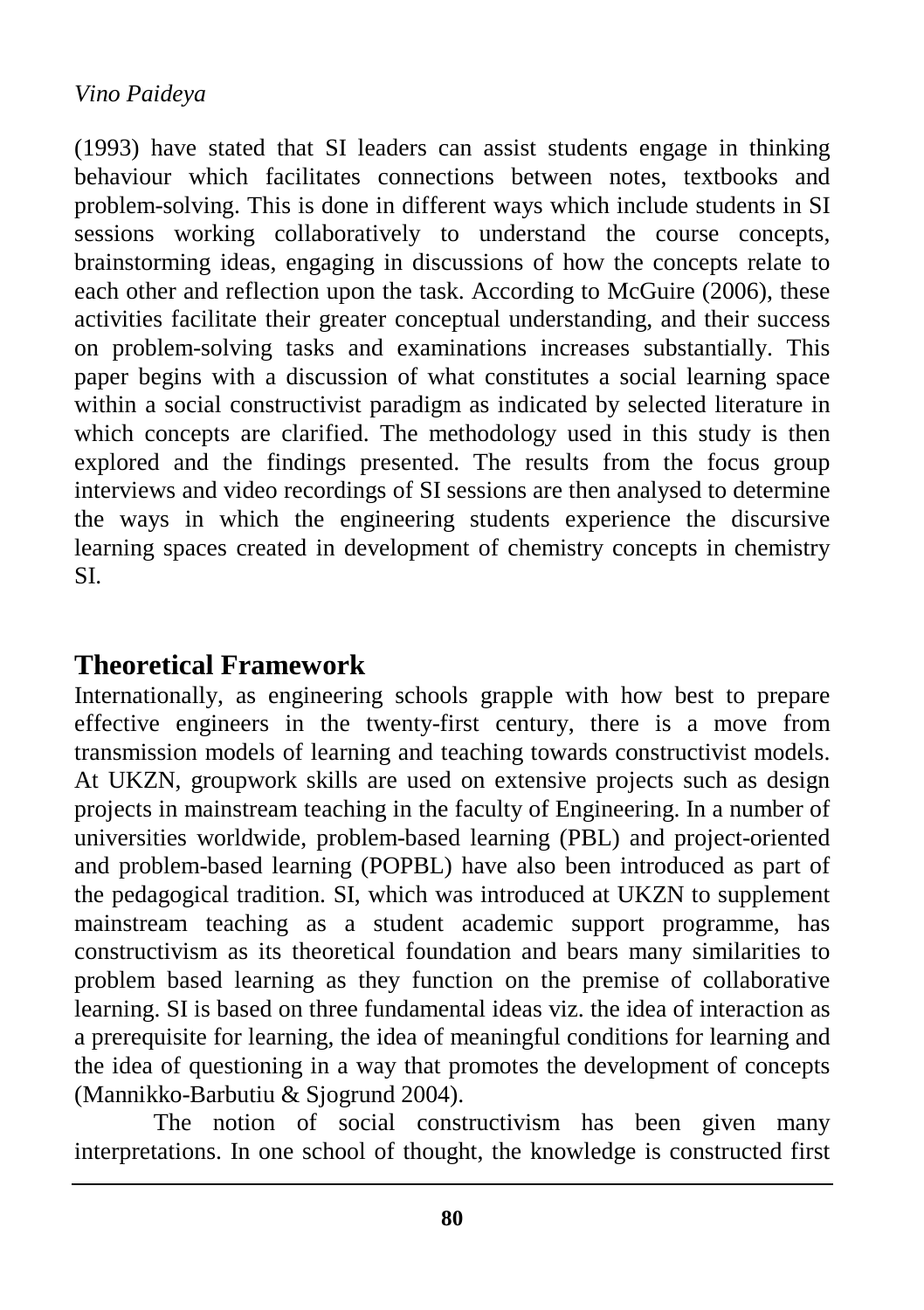on a social plane, and then internalised. This is strongly influenced by the work of Vygotsky (1978). Vygotsky's theories stress the fundamental role of social interaction in the development of cognition (Vygotsky 1978; Wertsch 1985), as he believed strongly that community plays a central role in the process of 'making meaning'. Vygotsky (1962) describes the zone of proximal development where learning takes place in discussions between students who have reached different levels in their individual learning and who can benefit from each other's learning experience and knowledge. This theory is central to SI where students come to solutions through common discussion. Authors who adhere to this view and considered knowing and learning in terms of culture and practice are Lave and Wenger (1991); Brown, Collins and Duguid (1989); Lave (1988) and Cobb (1994).

Wenger's (2000) conception of a 'community of practice' offers a possible model for a classroom that could facilitate learning through social interaction. Wenger described learning as taking place within collective activity in which individuals provide scaffolding for each other to acquire the skills and knowledge for participation. In a classroom modelled on a community of practice, students would not only interact with central participants, such as the teacher and in this study the SI leader. Students also interact with peripheral participants, such as other students at varying levels of skill. In such a view, learning involves not only developing new knowledge but also acquiring an identity associated with the group.

Situations in situated learning theory such as learning spaces are not necessarily physical places but constructs of the person's experience in the social environment. These situations are embedded in communities of practice that have a history, norms, tools and traditions of practice (Kolb  $\&$ Kolb 2005). Social learning space refers to the myriad of physical and virtual resources which support student-centred, as well as interactive learning in formal and informal contexts (Oldenburg 1991 cited in Williamson & Nodder 2002). What kinds of spaces support the social dimensions of learning? Some answers have included providing spaces other than lecture halls and tutorial rooms and activities beyond lectures, such as dialogue and debate, small and medium group activities, group projects etc. (Chang, Stern, Sondergaard & Hadgraft 2009). There is a growing body of work relating to learning spaces across the education sector but it is beyond the scope of this paper to investigate evaluations of learning spaces but rather to explore the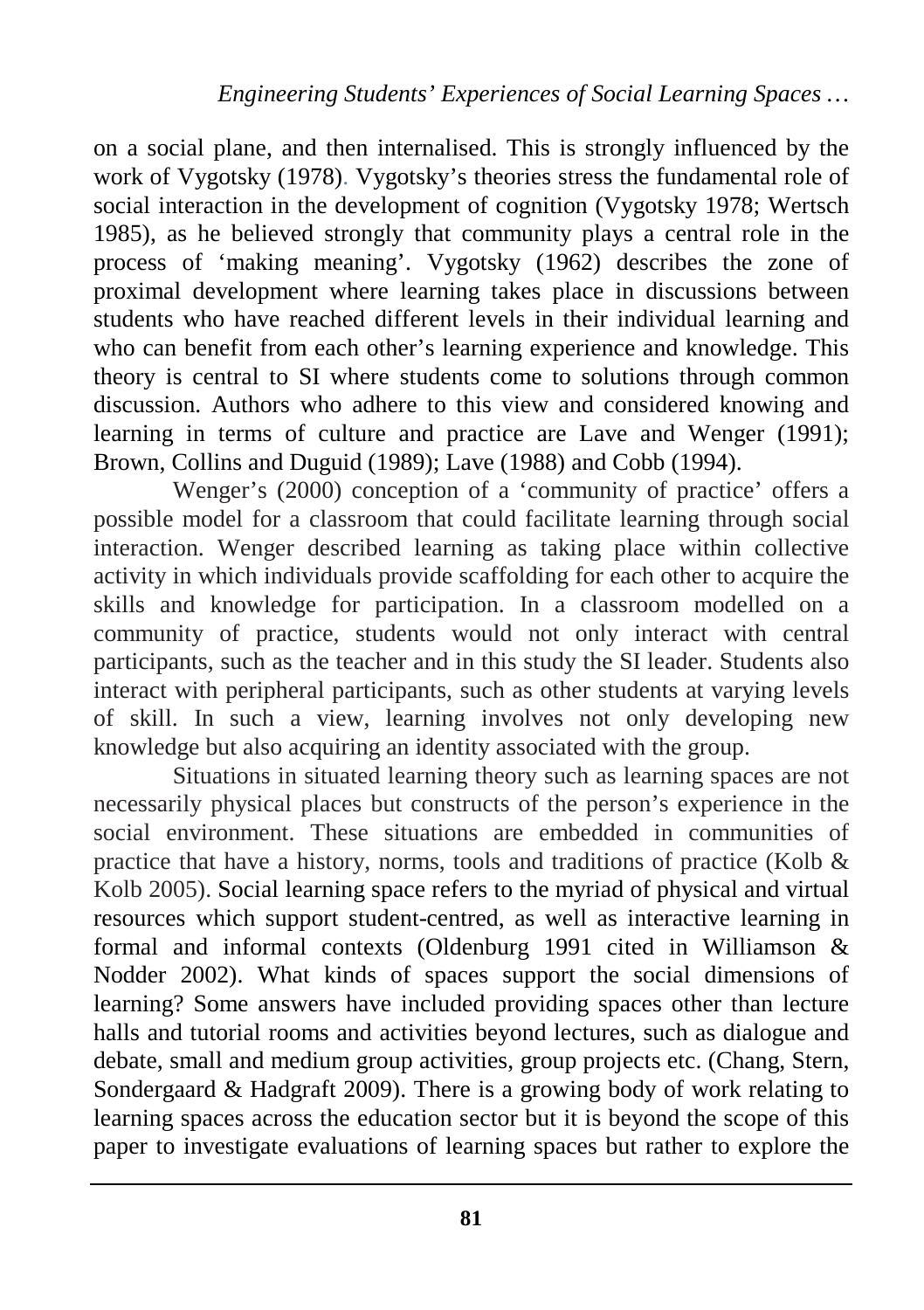engineering students' experiences of the social learning spaces created during chemistry SI sessions.

A social perspective is concerned with ways of acting, reasoning and arguing that are normative in a classroom community (Cobb, Stephan, McClain & Gravemeijer 2001). Social scientific norms thus frame a student's reasoning as an act of participation. In SI, the dialogue is not made up of questions and answers but rather aims at rephrasing and redirecting the original questions. This allows the students to see the phenomenon from different angles and to develop concepts and achieve a more profound understanding of a phenomenon (Mannikko-Barbutiu & Sjogrund 2004).

Furthermore, (Johnson, Johnson & Smith 1991) indicate that social interaction leads to advanced cognitive development and promotes higher academic achievement than individual learning activities do. However, for collaborative learning groups to be successful, students are required to make a paradigm shift from the traditional model. This transition is not always an easy one, as many of our students have been conditioned since primary school to acquire knowledge from the teacher who is considered the key transmitter of knowledge. Data reveals that many of the first year engineering students have not made this paradigm shift as will be discussed later and are still fixated on the 'didactic model' of learning.

## **Methodology**

A qualitative research methodology was used to understand the first year engineering students' experiences of the social learning created by the SI leaders. In this study, a sample of engineering students from UKZN was observed over a period of thirteen weeks (one semester). During this period fifteen SI sessions were observed in two different first year engineering chemistry modules. The qualitative research method employed in the study involved observations through video recording. The use of video-recordings helped to observe situations more than once.

Towards the end of the course, students were asked to attend focus group interviews on a voluntary basis to ascertain factors that influenced student learning through engagement. The main aim of this paper was to understand students' experiences of the social learning spaces created in chemistry SI sessions. Thus, to explore this aspect further, students were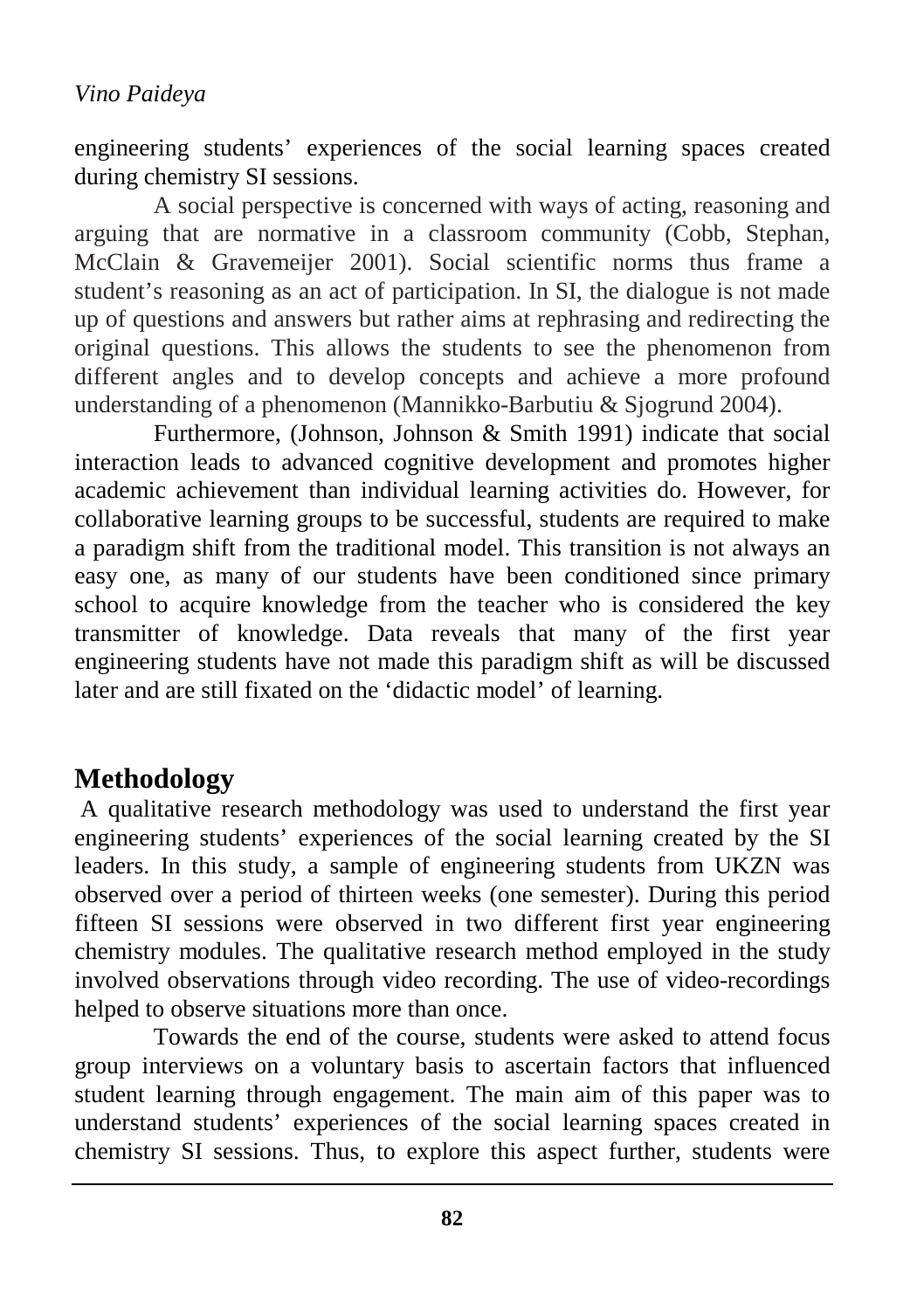asked to describe the ways in which they felt the social learning spaces in chemistry SI sessions played an integral part in improvement of their understanding of chemistry concepts. Individual interviews were conducted with students with different academic performance in order to obtain a range of perspectives with respect to students' experiences of chemistry SI. This paper reflects the findings of the focus group and individual interviews and is compared and contrasted with the researcher's observations of the SI sessions to ascertain students' experiences of the SI social learning spaces. Students' names in the data analysis have been falsified to protect their identity.

## **SI Setting**

An SI session is neither a lecture nor a lesson in the traditional sense of the word but rather a formal learning space where students discuss the subject matter on a voluntary basis and out of their own interest. The SI sessions integrate facilitative measures to encourage an atmosphere that emphasises that 'no question is a dumb question' (Webster & Hooper 1998), thereby encouraging students to ask the dreaded question 'why'. These SI sessions are usually held for 45 minutes twice a week. The learning spaces designated for SI sessions are flat rooms with approximately 5 round tables seating 10 students around it to enable communal arrangements. The limited seating per room was designed to facilitate small group discussions. This environment has been created to encourage a collaborative learning space during SI sessions.

SI leaders, usually third year or post-graduate students, are trained with respect to SI principles and facilitation techniques prior to commencement of SI sessions. The focus of the training is to introduce the basic ideas of SI to the participants and give them tools for their role as an SI leader. Besides the initial SI leader training, SI leaders receive regular training in facilitation skills, collaborative learning techniques and are mentored as well as supported throughout the semester. SI leaders use a variety of pedagogical techniques to facilitate student engagement and create an interactive collaborative learning environment through group and peer discussion, questioning techniques and student explanations.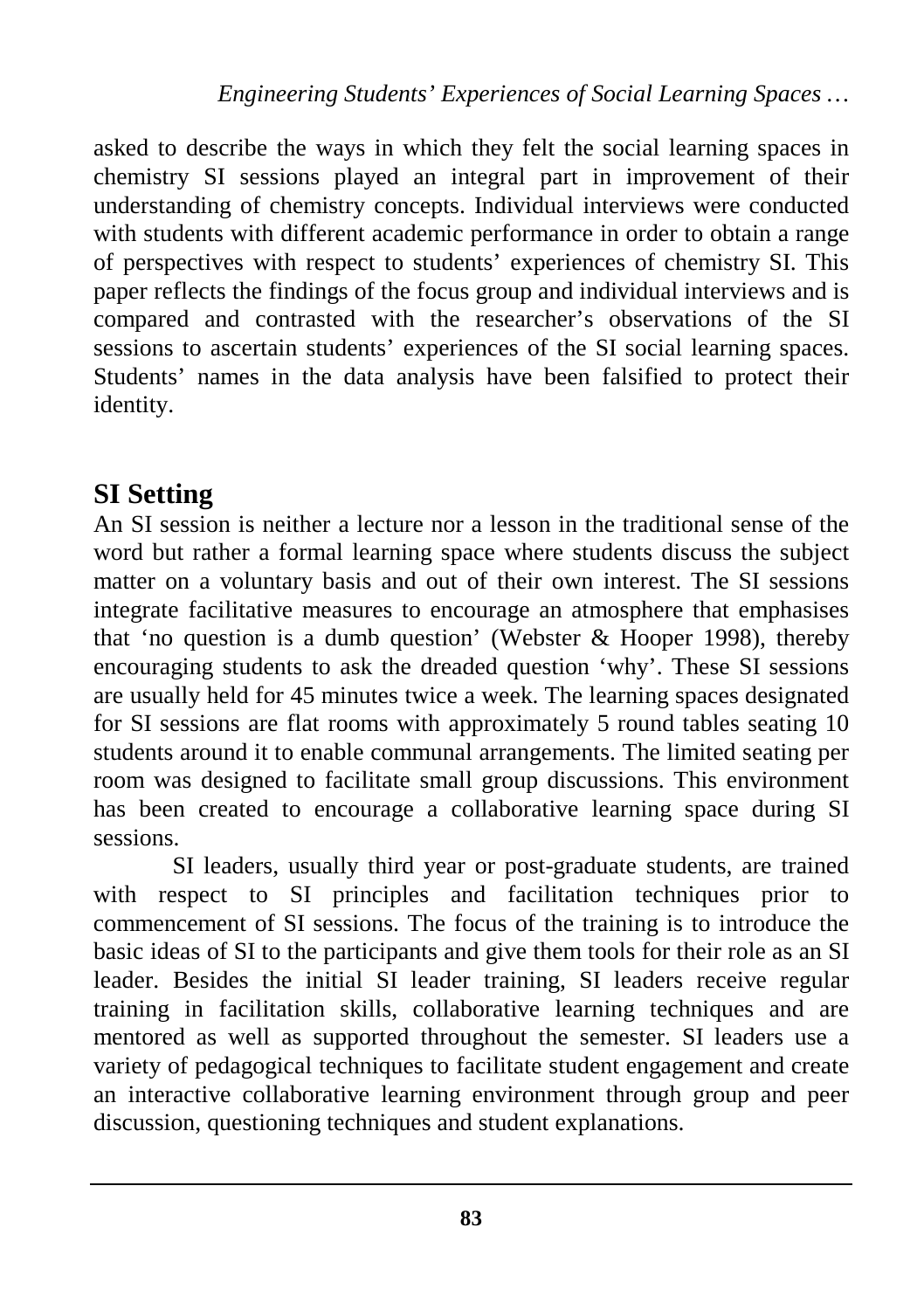SI sessions take the form of students either working in groups or pairs to discuss the problem followed by a team member responding to the solution of the problem through explanation of concepts and justification of claims. This is followed by a class discussion where SI leaders facilitate the discussion through the use of various questioning techniques such as the use of probing, redirecting and prompting questions.

## **Findings and Discussion**

## *Students' Experiences of Social Engagement*

It was found that social engagement did different things in the learning of chemistry such as motivated student learning, contributed to collaborative learning and lastly developed confidence through understanding.

Data from the focus group interviews and video recording revealed students' experiences of social engagement with respect to the following categories of description.

## **Inspiration through Support / Motivation**

Learning chemistry during SI was regarded as a 'fun' endeavour which is revealed by the following student's description of his experience of engagement during SI sessions as being inspiring. He believed that his understanding in a sense increased because of the support he received from the SI leaders, as well as the fun he experienced in learning:

*Engaging in SI sessions boosts our understanding of chemistry. The tutors are very supportive and your experience at SI is one not to forget. While learning we also have fun – so it makes us to want to learn chemistry because coming to SI is quite exciting*.

This student refers to the social aspects of learning by associating it with being fun, but only refers to the support received by tutors. However, he does not say what actually makes the learning fun. Zamo on the other hand explains why she thought her experiences of SI engagement were fun: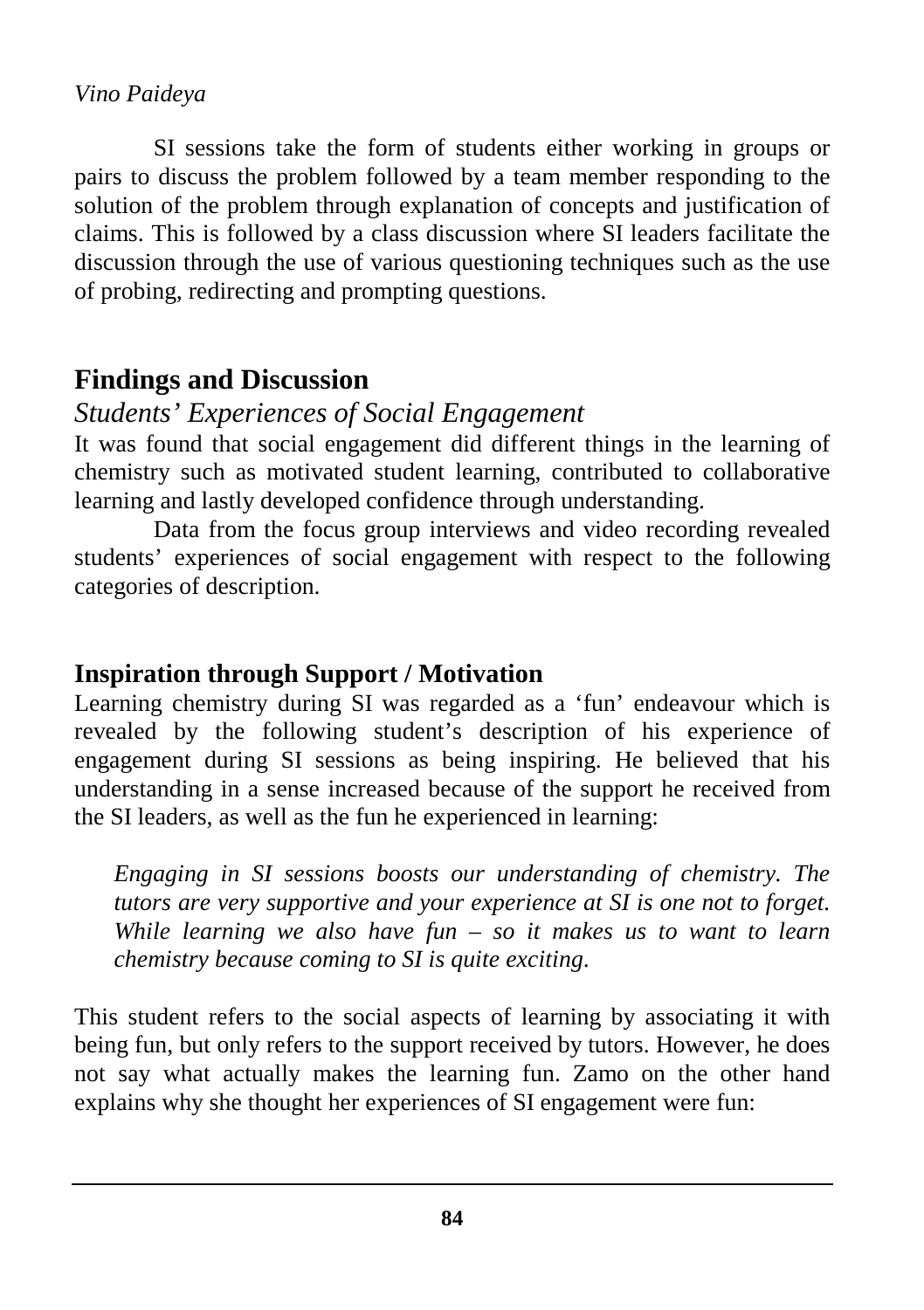*Engineering Students' Experiences of Social Learning Spaces …*

*We get to work with many people and they have different ideas and so we also get to learn how other people think. So that's my definition of fun. Sometimes you can't do your things on your own – you know something about the question and someone else knows how to start then someone in the group assists you because they know and we carry on from there. We assist each other actually.* 

This student associates 'fun' learning in chemistry SI as a social endeavour rather than an individual task that involves knowledge construction through various input, collaboration and support.

Students also reflected during the focus group interviews that motivation played a fundamental role in inspiring them to learn, which is represented by the following excerpts:

*It is like when you like something you want to spend more time with it and keep on doing or practicing it.*

This student has another take on why she is motivated to study chemistry more than other subjects: she describes her predilection for the subject with respect to giving more time and practice to something you enjoy doing.

*The way SI is carried out or the way SI is organised, when we come to SI we have a feeling of wanting to learn and as a result your mark is boosted because of the knowledge gained during the SI session.* 

This student is motivated by different learning styles offered by the SI sessions which in my opinion, probably refer to collaborative learning styles. He further recognises that motivation to learn is linked to the learning that takes place.

Joe in contrast, is motivated by the solutions to problems he receives at SI where he is able to reflect on his understanding of concepts:

… *it wakes up your mind and motivates you after you have been failing – a you realise where you went wrong and you get some solutions*.

Other students further suggested that they are motivated to take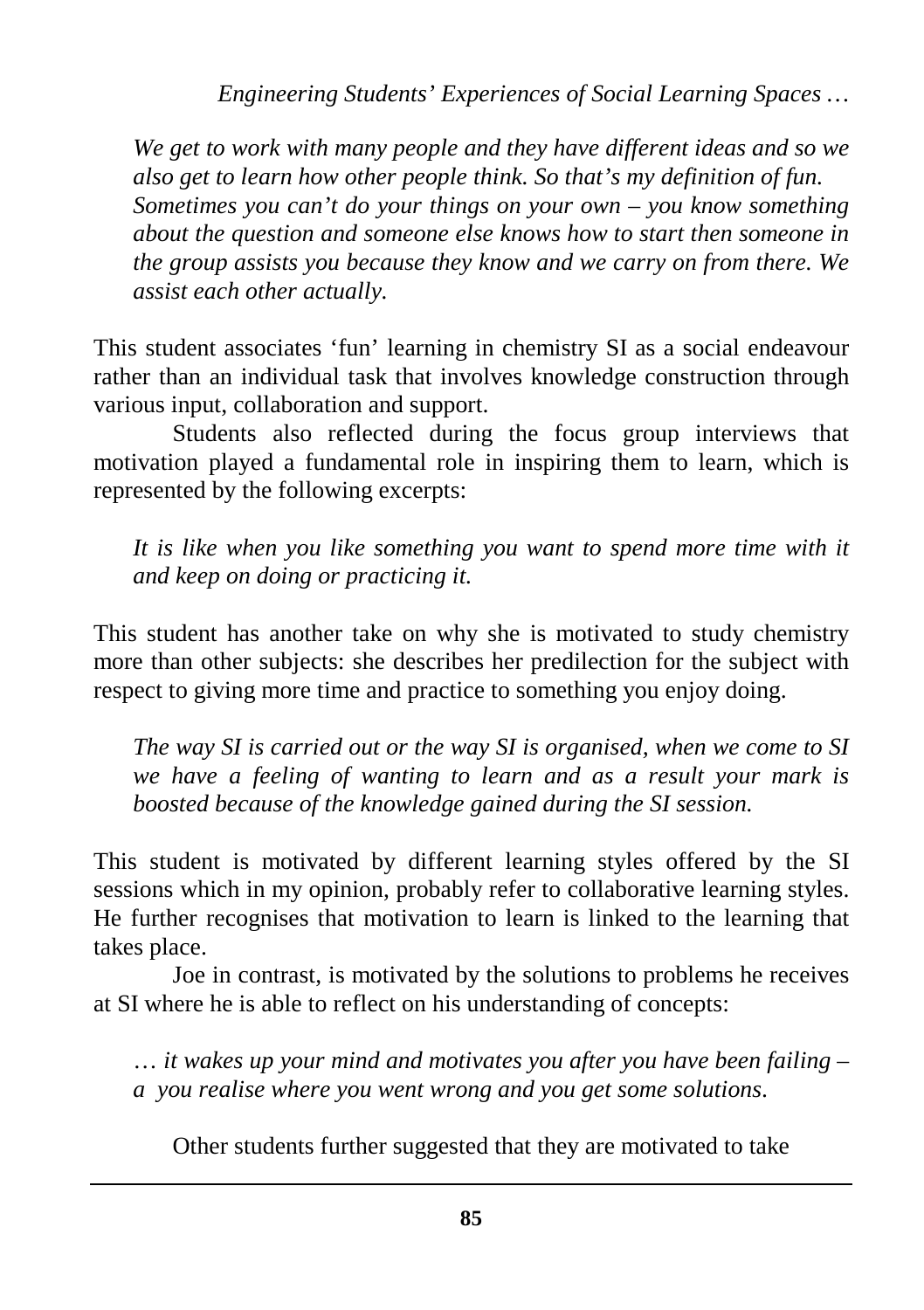responsibility for their learning by attending SI sessions because they are aware of the vast content that is covered in class and are either overwhelmed by amount of work to be covered or feel that they can only achieve the learning with support and guidance that SI offers.

The discussion above reveals that learning in chemistry SI is regarded as a 'fun' learning experience through collaborative learning engagement, exposure to a diversity of learning ideas and the support that is received in learning. It is evident that motivation also plays a significant role in chemistry SI by encouraging engagement with difficult stoichiometry concepts, thereby increasing students' confidence through collaboration and support.

#### **Collaboration**

Students' collaborative learning engagement were described in several ways which is discussed as follows, firstly students recognised that learning is a social endeavor which developed a better understanding of concepts through exposure to different points of view which is depicted by

… *while I was working in a group I found that what I knew, was not better than what others knew so it is better to work in a group.*

This point is further emphasised by the following excerpt:

*I feel that one of the good experiences are that you get to work in groups and with different people which really clarifies your understanding of chemistry concepts because people might really have different views, methods or ways of working out stuff and …so in that way I think it clarifies chemistry concepts.*

This student seems to value group work or collaborative learning as she believes that the variety of input received during group discussions has improved her understanding of chemistry concepts. These sentiments are further emphasised by Mbonga who expresses that the '*explanations received during collaborative learning have also been good*'.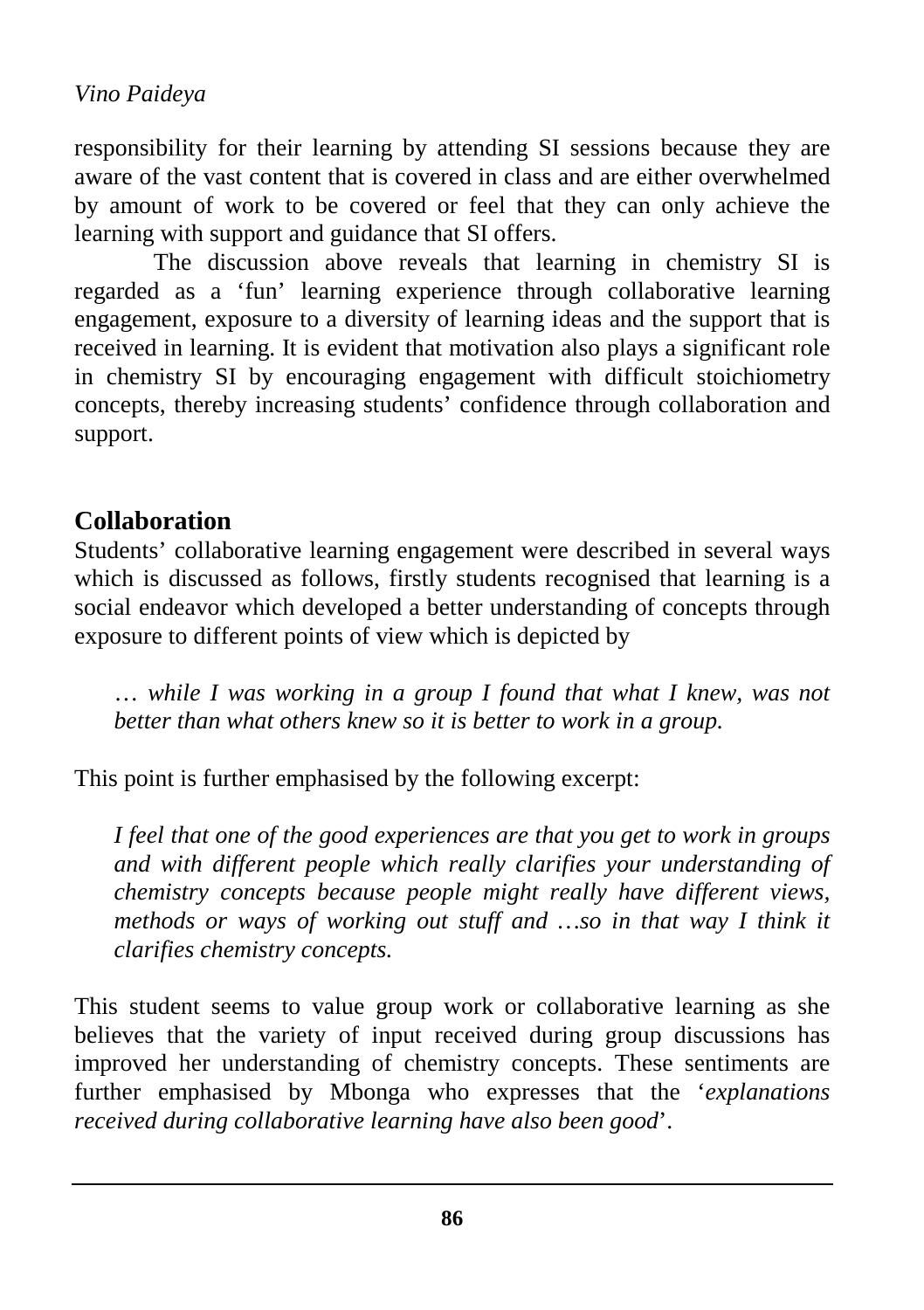Group discussions also seem to serve as a means of revision as is indicated by this student who remarks

*If you talk to each other you find out that, oh, you forgot this, and tend to remember things you forgot*.

Working in collaborative groups during SI sessions appears to expose students to different ways of answering a question; this was described as motivation for learning as discussed earlier in this chapter. The following excerpt describes Amanda's experiences of collaborative engagement:

*You find that when you work on your own you sort of use that same methods but when you come to SI like you find other methods used by people, which are much easier than the one you were using, in that way you benefit.* 

This student values collaborative learning in gaining exposure to different methods used in problem solving, which she views as beneficial in clarifying her understanding of concepts.

The discussion above indicates that collaborative learning has many roles which are represented by developing a better understanding of concepts through exposure to different points of view; explanations have been useful and also serve as a means of revision of concepts. It can therefore be concluded that collaborative engagement allows students an opportunity to learn from each other as suggested by Akash in his individual interview: '*we definitely learn from other people*'.

The following students describe how group or paired problem solving increased their confidence in attempting to answer questions during class discussions in chemistry SI sessions:

*'If you discuss the answer in a pair you feel sure of your answer*'. *'Discussing in pairs first helps in answering in front of the class'.* '*If you know each other you feel more comfortable and it is much easier to talk and go up to the board'.*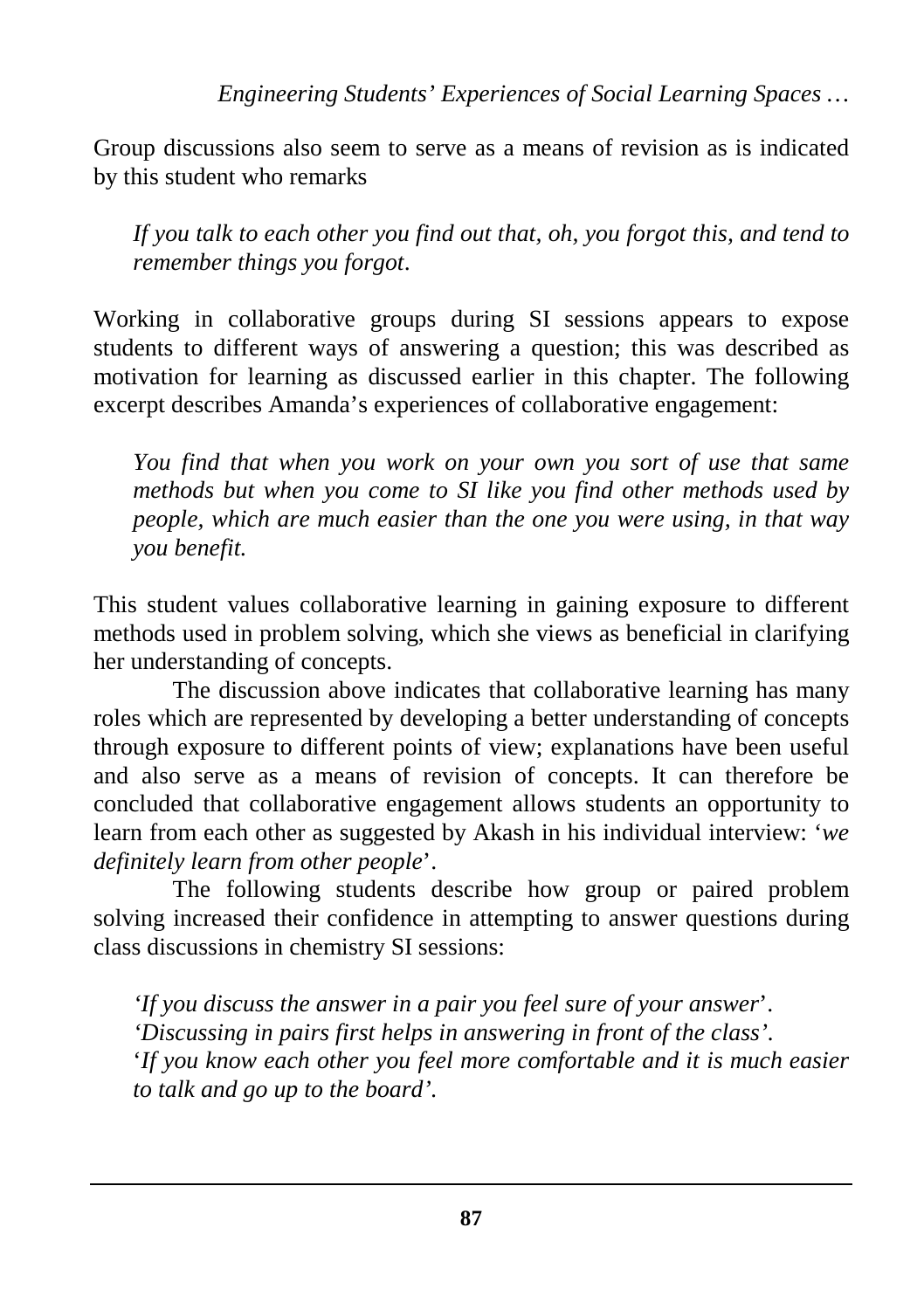These students ascribe their increase in confidence to the collaborative learning styles used in SI sessions which encouraged discussion and participation and developed a sense of familiarity with other students in the class.

This point is highlighted by Thuli who claims '*I find it easier now to approach people if I have a problem because I know that everyone here wants to learn'.* This student expresses that she now finds it easier to ask questions with respect to developing an understanding because she has come to the realisation that everyone at SI is there to learn and does not feel intimidated by asking questions.

Akash mentions in his individual interview that '*the effort that we put into group discussions makes us feel good even if we come up with solutions that sometimes might be wrong*'. This comment suggests that collaborative engagement allows students an opportunity to construct a shared understanding of concepts which gives students a sense of confidence, rather than having no idea on how to attempt the problem.

Mbonga on the other hand revealed that he feels that collaborative learning is not always good for him. In some instances, when he cannot contribute towards the right answer, he becomes frustrated and has negative feelings of group work, which is depicted by the following remarks:

*Group work is not always good – because sometimes if you don't have a clue of what is happening – you end up asking and asking you feel a bit silly and like the silly person who doesn't know anything in that group.* 

This student shows a lack of understanding of meta-cognitive skills required in learning. He is more fixated on knowing the right answer rather than developing an understanding contributing to knowledge construction through discussion and support.

It is evident from the excerpts above that discussion and collaboration amongst peers seems to develop a sense of confidence which motivates the engineering students' ability to learn from each other. There are, however, other opinions that collaboration is not always successful but rather, is seen to develop negative emotions among students who feel that they have nothing to contribute to the discussion.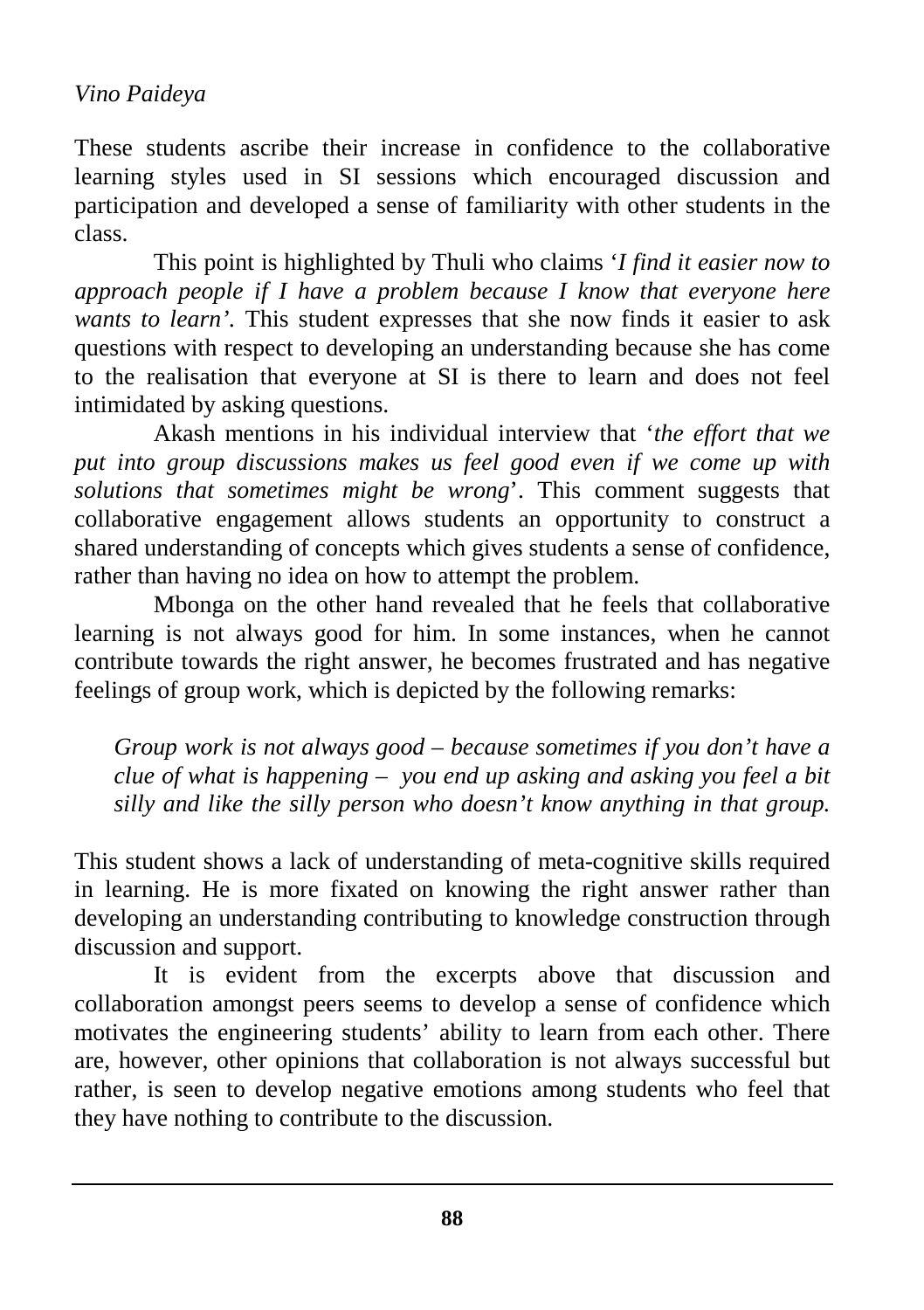## **Opportunities for Social Engagement**

Students in this study believed that the opportunities created during SI sessions for social engagement provided feedback that improved their understanding as well as their confidence in sharing answers. Students described the different ways in which such opportunities were created during the SI sessions for social engagement among students and the SI Leader. Commenting on an SI Leader, several students observe the following:

*'She asks us to explain in our own words and usually uses the feedback thing where she asks what do you understand by that question?'*

'*The SI leader asks another group to help when no one knows in our group', or* 

*'She also asks what do you understand by the question …then you realise what is actually being asked';* and

*'She asks what is given and why it is given, or she asks us to refer to our notes'.*

These questioning techniques are portrayed as opportunities created for engagement during SI sessions in developing a better understanding of chemistry concepts.

This reflects the student's understanding that the process of learning is more important than the product. What also comes through is the fact that this student valued the feedback or support received from other students and the SI leaders. On the other hand it would seem that some students still focus on the product of the exercise, which is evident from the individual interview with Nivashni who states that she will only go up to the board to explain a concept if she is confident that she has the correct answer:

*I would go up to the board but I mean it depends how confident I am about my answer.*

This statement indicates that students' confidence is influenced by their understanding of chemistry concepts. She goes on to explain:

*I do feel comfortable and safe and stuff there, but if I know for sure my answer is wrong I wouldn't .… I'd let someone else do it and then I can correct my mistakes and know where I went wrong.*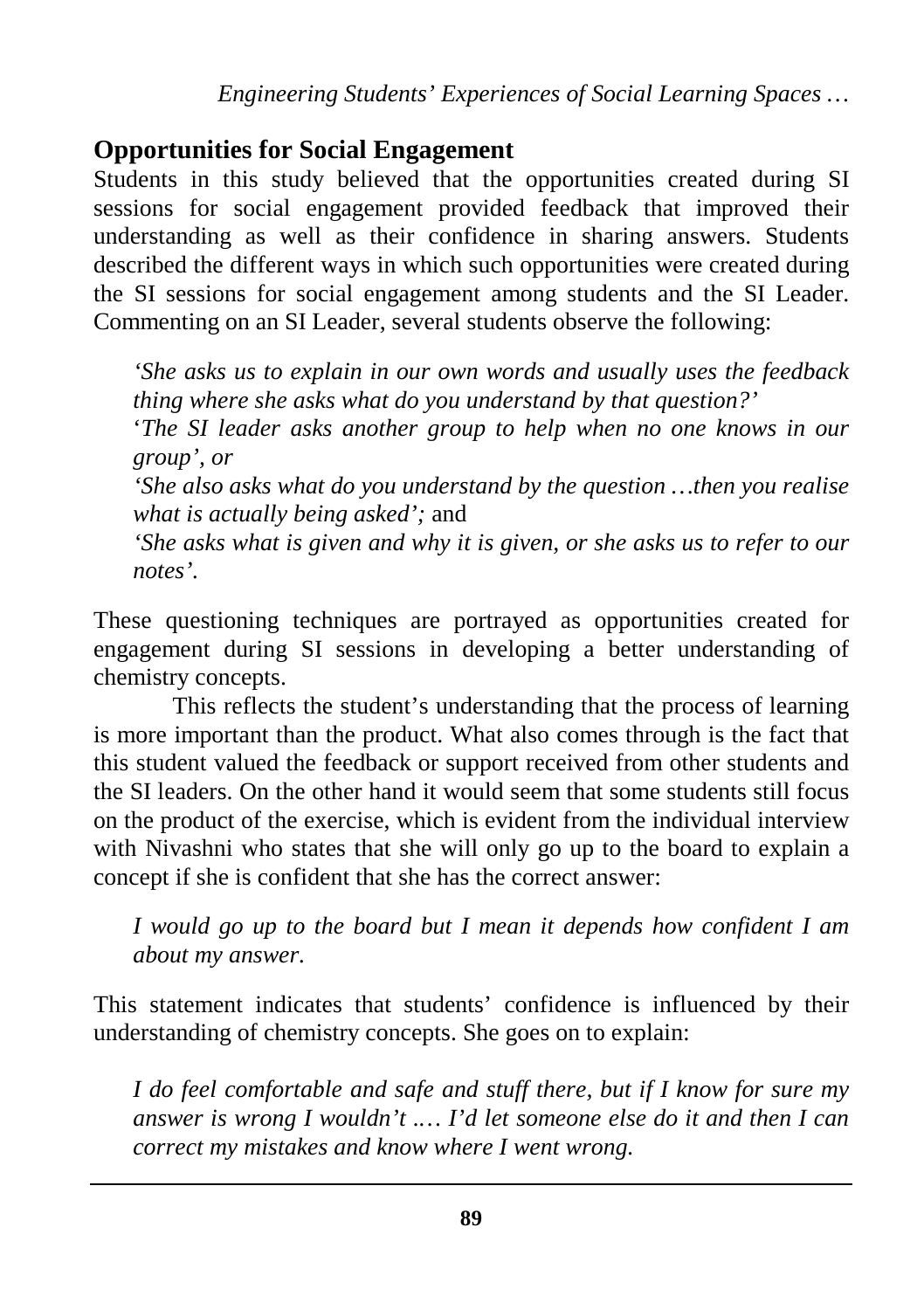This statement indicates that the environment encourages varied degrees of confidence with respect to learning engagement, and it influences peer learning when students lack confidence in their understanding of concepts.

Zamo, on the other hand, reveals in her individual interview that '*if you explaining to other people you feel like I'm superior, I know the stuff and you feel more confident*'. This comment further supports the finding that the SI environment encourages different levels of confidence with respect to learning engagement, which is dependent on students' understanding of chemistry concepts.

Students have also indicated that collaborative learning techniques offered in chemistry SI have assisted in increasing their confidence in contributing to explanation of concepts in their own words; this is depicted by the excerpt below:

*She'll give us a specific problem …. we'd all answer it and we compare our answers and we see that it's right and then you get confident knowing that someone else also has the same answer as you so I mean its' confidence that maybe you answer is right but even if it isn't you are corrected there and at least you learn from your mistakes.*

However, only when prompted with respect to the different types of social engagements opportunities experienced in the SI sessions do students actually come up with the examples of how they engage during SI sessions. This in a sense reveals that not all students are aware of how they learn and value the support and feedback from the SI leader more than their attempts to develop an understanding of concepts.

These different opportunities for social engagement are valued by students which are depicted by the following excerpt:

*… in lectures we do not necessarily have the time to go over the notes but when you go over the notes with another person I find that you understand better.*

This student describes how collaborative discussion of lecture notes improves his understanding of chemistry concepts. Students also illustrate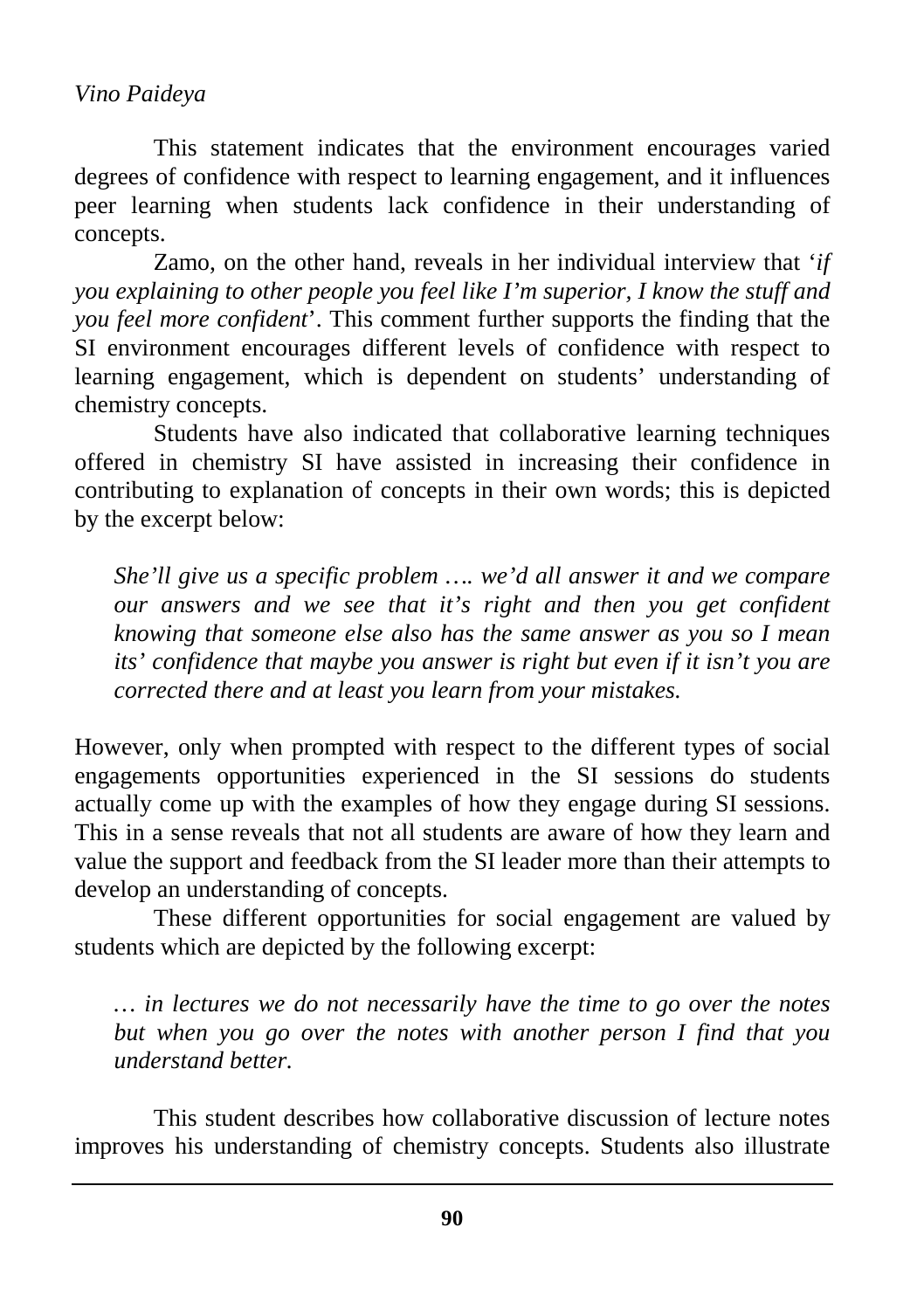that collaborative learning techniques such as paired problem solving also create opportunities for engagement which is depicted in:

*She also pairs you and when paired with different people you become more comfortable around different people.* 

This student further explains that these collaborative techniques encouraged student engagement by creating a more relaxed environment where students were familiar with each other and this is believed to break barriers to engagement in the SI sessions.

Some of the students displayed an understanding of the different meta-cognitive skills required in developing an understanding of a concept which is represented as follows:

*… She allows you to speak in groups but she does not leave you hanging and she verifies your answers'.*

*'She gives one person an opportunity to explain the way they understand it'.*

*'Everyone is involved in the activity it's like not you alone or you and your partner are not the only one involved in the discussion'.* 

Students therefore indicated that opportunities for social engagement were created by the SI leader who developed an understanding of chemistry concepts through feedback (*verifies your answers*), explanation (*gives students an opportunity to explain*), and the use of collaborative learning techniques (*everyone is involved in the activity*). Social engagement was experienced as a fun way of learning, inspired learning through peer motivation and support, it created collaborative learning opportunity, developed confidence through understanding and created opportunities for feedback.

A social constructivist perspective reveals that deep understanding is dependent not only on exploring values and having social interaction, but on engaging all other aspects of the person as well, including attitudes, emotions, aesthetic experience and behaviour (Leithwood, McAdie, Bascia & Rodrigue 2006). This perspective is consistent with the engineering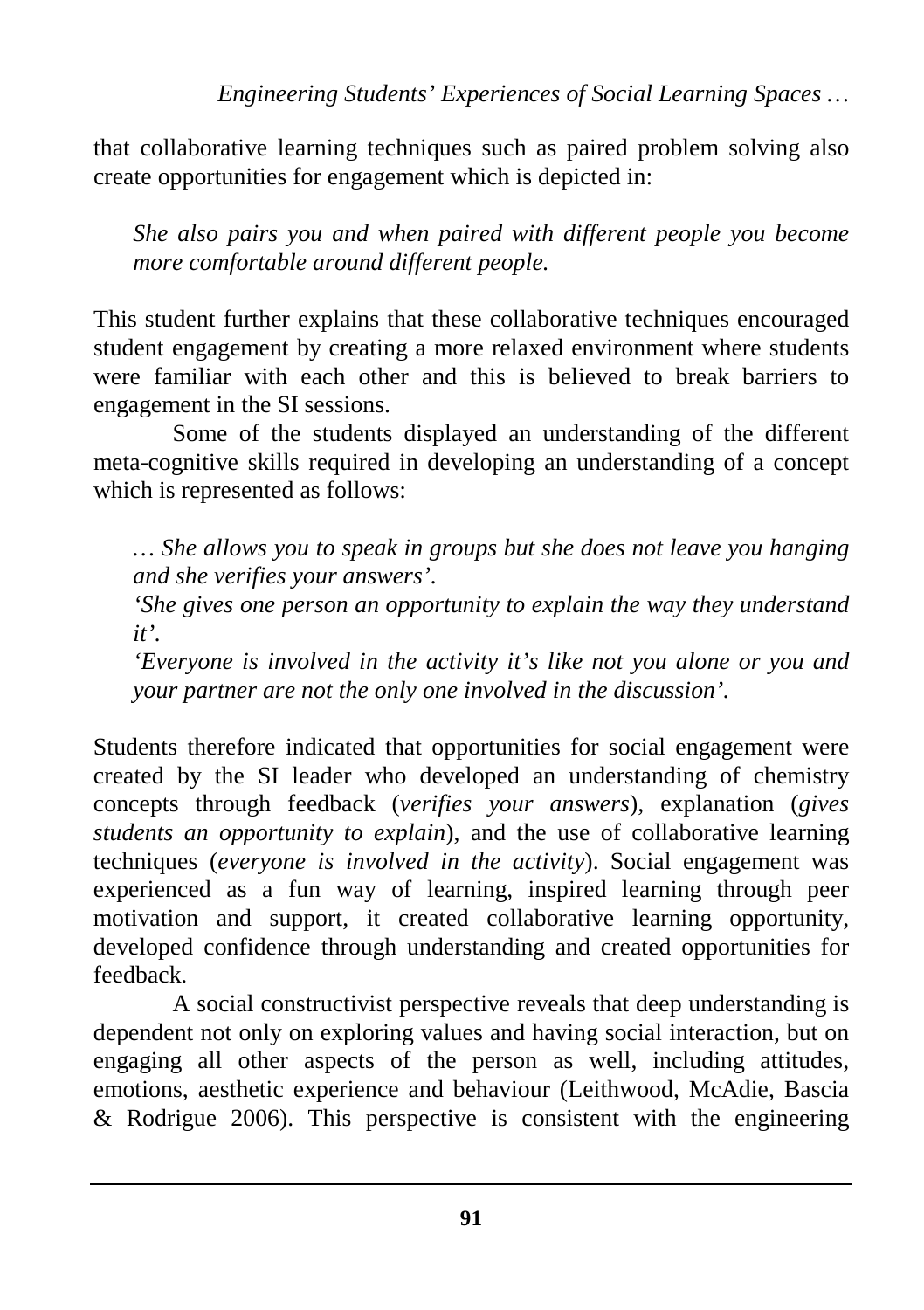students' views on their experiences of how they engage during chemistry SI sessions.

Socio-constructivist theories confirm the importance of community and interactive forces to motivation, which in turn link effective teaching with modes of delivery that promote engagement and discussion (Cannon 1988), particularly in ways that encourage active and equal participation. Motivating approaches to pedagogy can also be considered important from the perspective of responding to the diversity of students' learning styles and preferences. This study highlights the collaborative learning activities offered to the engineering students in chemistry SI that have the potential to assist in promoting deeper levels of knowledge generation (Felder 2003), as well as develop initiatives and higher order thinking (McLoughlin 2000).

The results above reveal three broad themes with respect to student experiences of the SI social learning spaces, viz. through motivation to learn, collaboration among peers and opportunities for social engagement.

## **Conclusion**

Students regarded their experiences of the social learning spaces created in the chemistry SI sessions as inspiring because of the support they received from SI leaders and peers. They developed a better understanding of concepts through exposure to different points of view and different pedagogical activities offered. The findings reflect that the different pedagogical and learning techniques offered in the SI social learning spaces accommodated for the diversity of students' learning needs, encouraging students to take responsibility for their learning through feedback, motivation and support. Social spaces served for mini revision of concepts, explanations and discussions that improved understanding of concepts and collaboration amongst peers which increased students' confidence in answering questions.

The findings from this study show that SI social learning spaces create opportunities for learning engagement that differ from lectures in many ways, particularly as they relate to:

- offering more opportunities for practice and reflection;
- access to a variety of questions: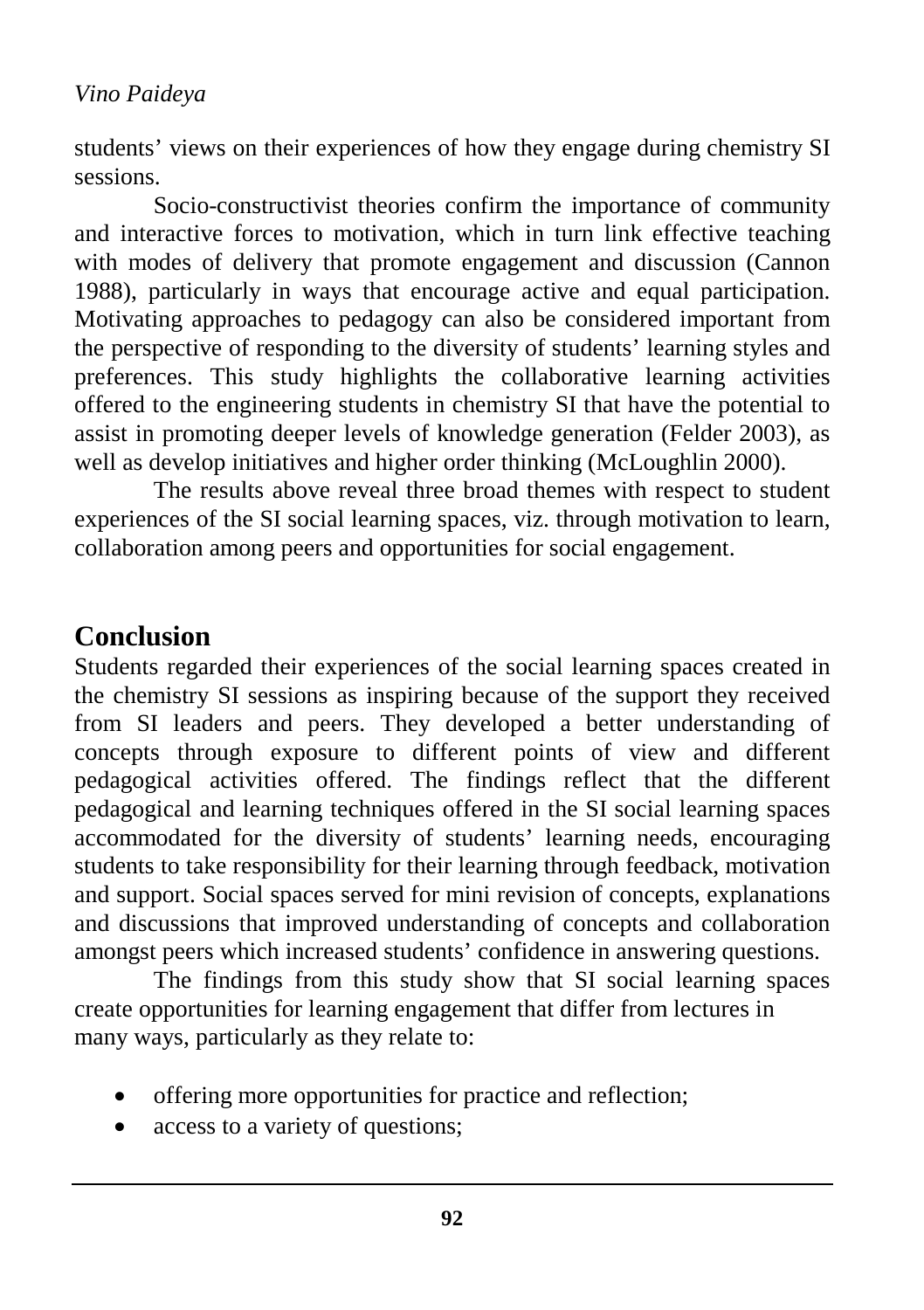*Engineering Students' Experiences of Social Learning Spaces …*

- access to support and immediate feedback;
- opportunities for collaboration;
- students taking responsibility for learning; and
- motivation to learn

Students commented that student focused learning, which involved peer teaching and learning, encouraged them to:

- develop thinking, reasoning and social skills which enabled them to engage with the problem solving activities more effectively;
- develop confidence with respect to making appropriate choices in terms of chemistry concepts; and
- explore, question and research other alternates as a fundamental component of their learning.

It is evident from these responses that students who engaged in these social learning spaces developed a better understanding of concepts through collaboration. It is therefore argued that the social learning spaces created during the SI intervention session have the potential to develop independent lifelong learners in chemistry.

## **References**

- Brown, M 2005. Learning Spaces*.* In Oblinger, DG & JL Oblinger (eds): *Educating the Next Generation.* Washington: Educause.
- Brown, JS, A Collins & P Duguid 1989. Situated Cognition and the Culture of Learning. *Educational Researcher* 18,1: 32-41.
- Cannon, RA 1988. *Lecturing HERDSA.* Green Guide No. 7. Sydney: Higher Education Research and Development Society of Australasia.
- Chang, RL, L Stern, H Sondergaard & R Hadgraft 2009. *Places for Learning Engineering: A Preliminary Report on Informal Learning Spaces.* Paper presented at the Research in Engineering Symposuim, University of Melbourne, Palm Cove, QLD, Melbourne, Australia.
- Cobb, P 1994. Where is the Mind? Constructivist and Sociocultural Perspectives on Mathematical Development. *Educational Researcher*  23,7: 13-20.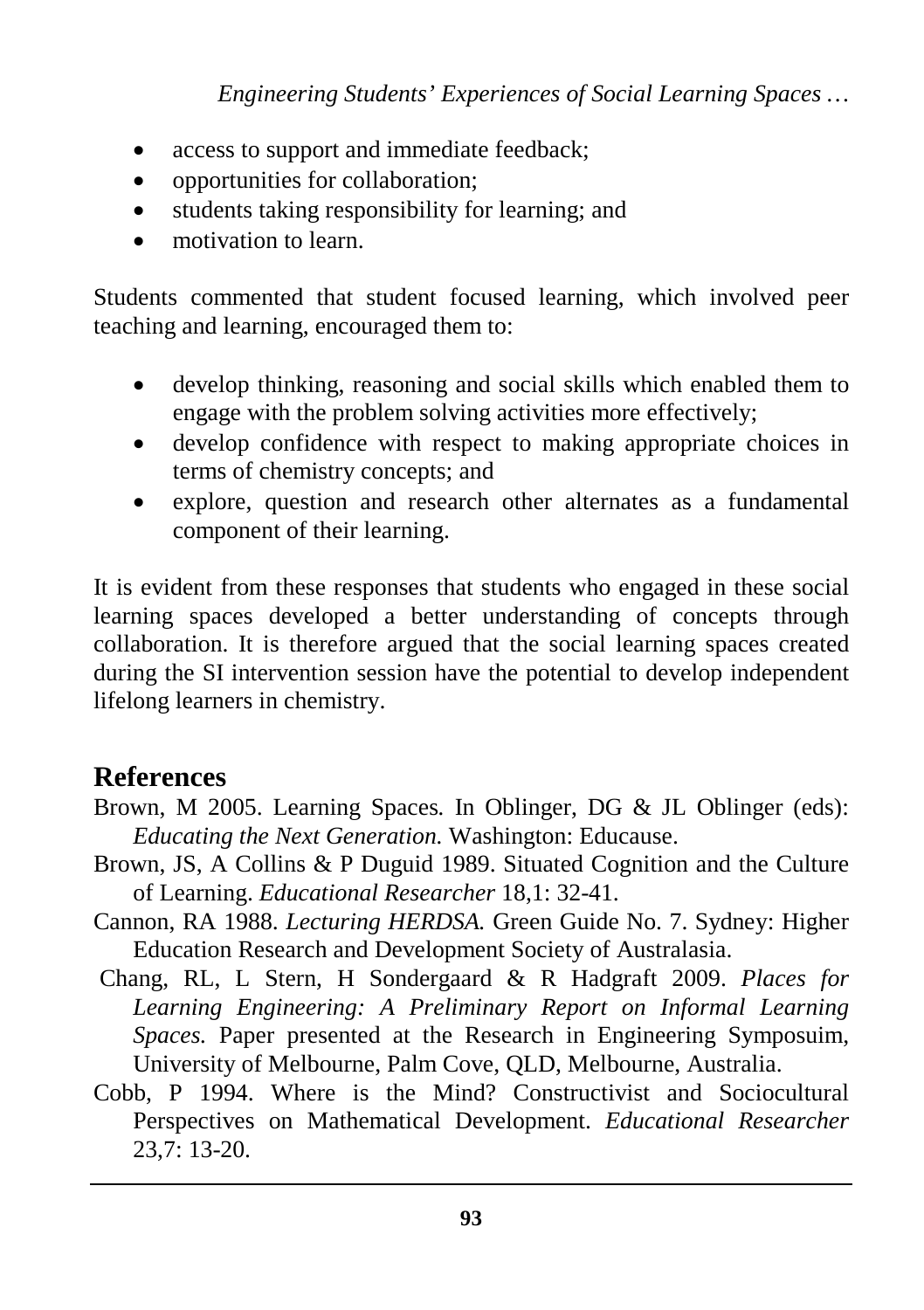- Cobb, P, M Stephan, K McClain & K Gravemeijer 2001. Participating in Classroom Mathematical Practices*. The Journal of the Learning Sciences*  10,1&2: 113-163.
- Felder, RM 2003. Learning by Doing. *Chemical Engineering Education* 37,4: 282-283.
- Johnson, DW, RT Johnson & KA Smith 1991. *Active Learning: Cooperation in the College Classroom*. Edina, MN: Interaction Book Company.
- Kolb, AY & DA Kolb 2005. Learning Styles and Learning Spaces: Enhancing Experiential Learning in Higher Education. *Academy of Management Learning & Education* 4,2:193-212.
- Lave, J 1988. *Cognition in Practice: Mind, Mathematics and Culture in Everyday Life.* Cambridge: Cambridge University Press.
- Lave J & Wenger E 1991. *Situated Learning: Legitimate Peripheral Participation.* Cambridge: Cambridge University Press
- Lee, N 2006. Design as a Learning Cycle: A Conversational Experience. *Studies in Learning, Evaluation, Innovation and Development* 3,2: 12- 22.
- Leithwood, K, P McAdie, N Bascia & A Rodrigue 2006. *Teaching for Deep Understanding (What Every Educator Should Know)*. Thousand Oaks, California: Corwin Press.
- Mannikko-Barbutiu, S & B Sjogrund 2004. The Role of the SI Leader in High School: Meeting New Challenges. Paper presented at the 3rd International Conference on Supplemental Instruction, Boston, USA.
- Martin, DC & D Arendale 1993*.* Foundation and Theoretical Framework for Supplemental Instruction. *Supplemental Instruction; Improving Firstyear Student Success in High-risk Courses* 2: 41-50.
- McGuire, SY 2006. *The Impact of Supplemental Instruction on Teaching Students How to Learn*. San Francisco: Jossey-Bass.
- McLoughlin, C 2000. *Scaffolding Higher Order Thinking in a Tele-learning Environment.* Paper presented at the Proceedings of Ed-Media/Ed-Telecom 98 world conference on educational multimedia and hypermedia & world conference on educational telecommunications, Virginia: AACE.
- Phelps, JM & R Evans 2006. Supplemental Instruction in Developmental Mathematics. *Community College Enterprise* 12,1: 21-37.
- Vygotsky, L 1962. *Thought and Language*. Cambridge, Mass: MIT Press.